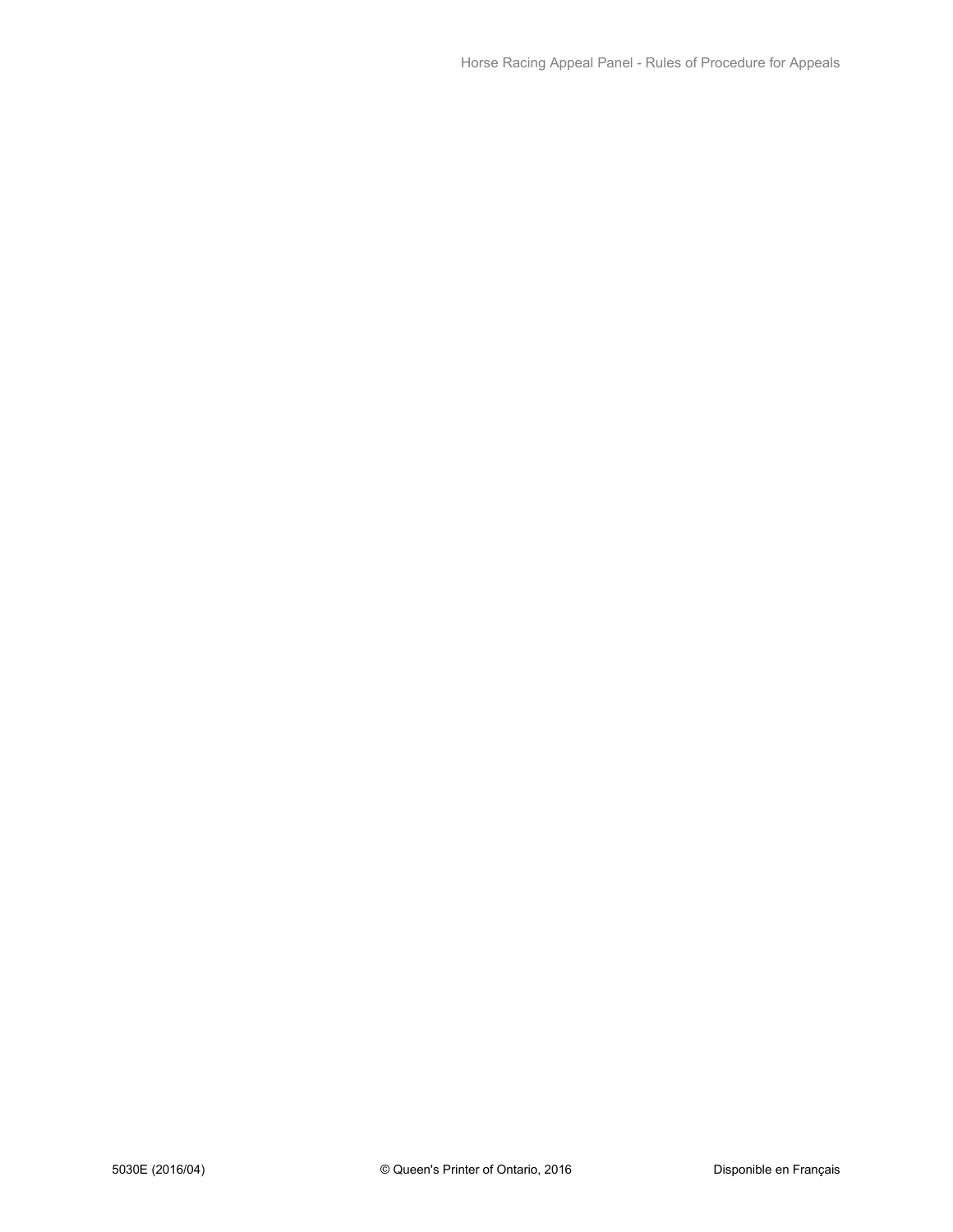# **Table of Contents**

| 1. |  |  |  |
|----|--|--|--|
| 2. |  |  |  |
|    |  |  |  |
|    |  |  |  |
|    |  |  |  |
|    |  |  |  |
|    |  |  |  |
|    |  |  |  |
|    |  |  |  |
| 3. |  |  |  |
|    |  |  |  |
|    |  |  |  |
|    |  |  |  |
| 4. |  |  |  |
|    |  |  |  |
|    |  |  |  |
|    |  |  |  |
|    |  |  |  |
|    |  |  |  |
|    |  |  |  |
|    |  |  |  |
|    |  |  |  |
|    |  |  |  |
|    |  |  |  |
|    |  |  |  |
| 5. |  |  |  |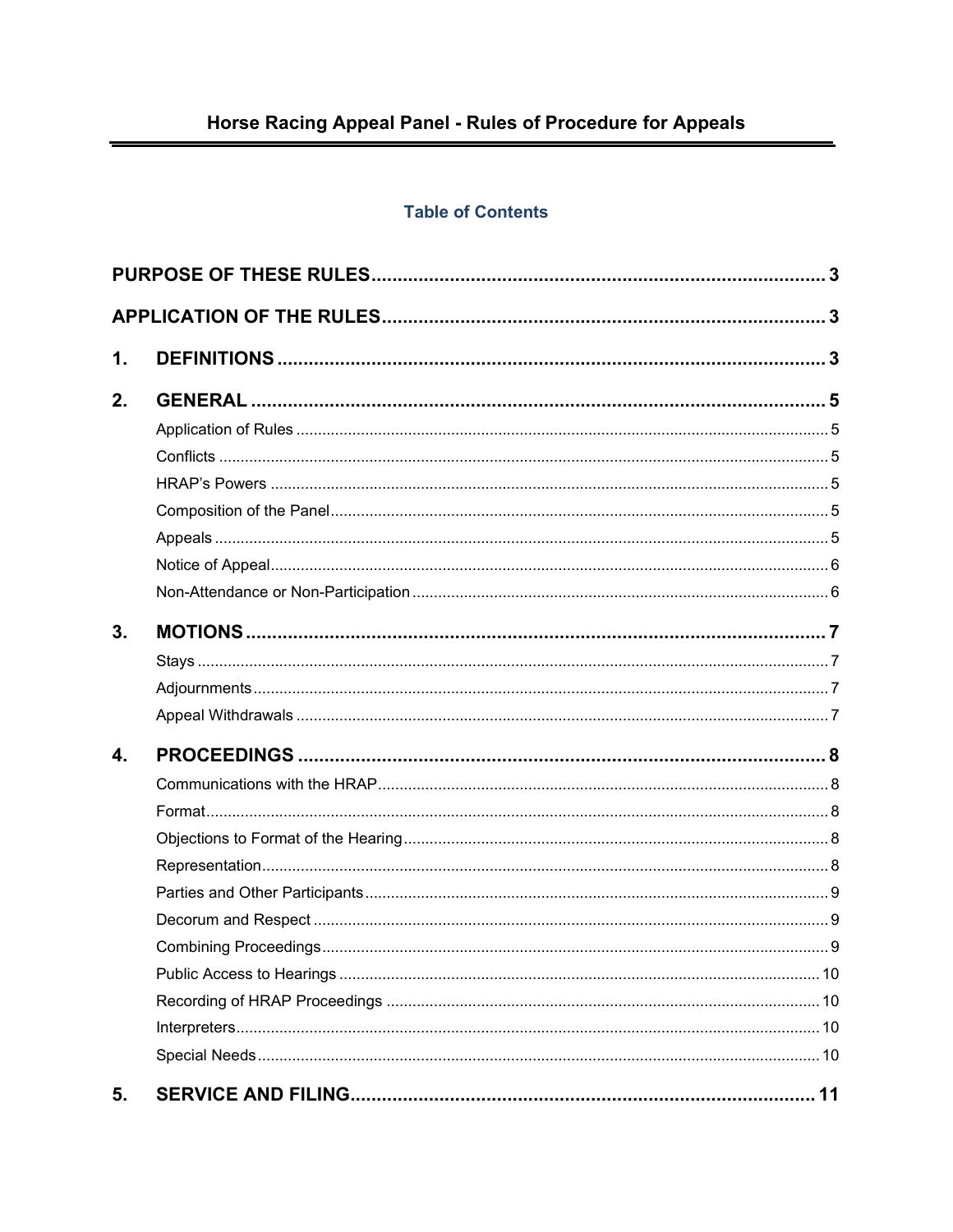| 6.              |  |
|-----------------|--|
| 7.              |  |
|                 |  |
|                 |  |
| 8.              |  |
|                 |  |
|                 |  |
|                 |  |
|                 |  |
|                 |  |
|                 |  |
| 9.              |  |
|                 |  |
|                 |  |
| 10 <sub>1</sub> |  |
|                 |  |
|                 |  |
|                 |  |
|                 |  |
|                 |  |
| 11.             |  |
|                 |  |
|                 |  |
|                 |  |
|                 |  |
| 12.             |  |
|                 |  |
|                 |  |
| 13.             |  |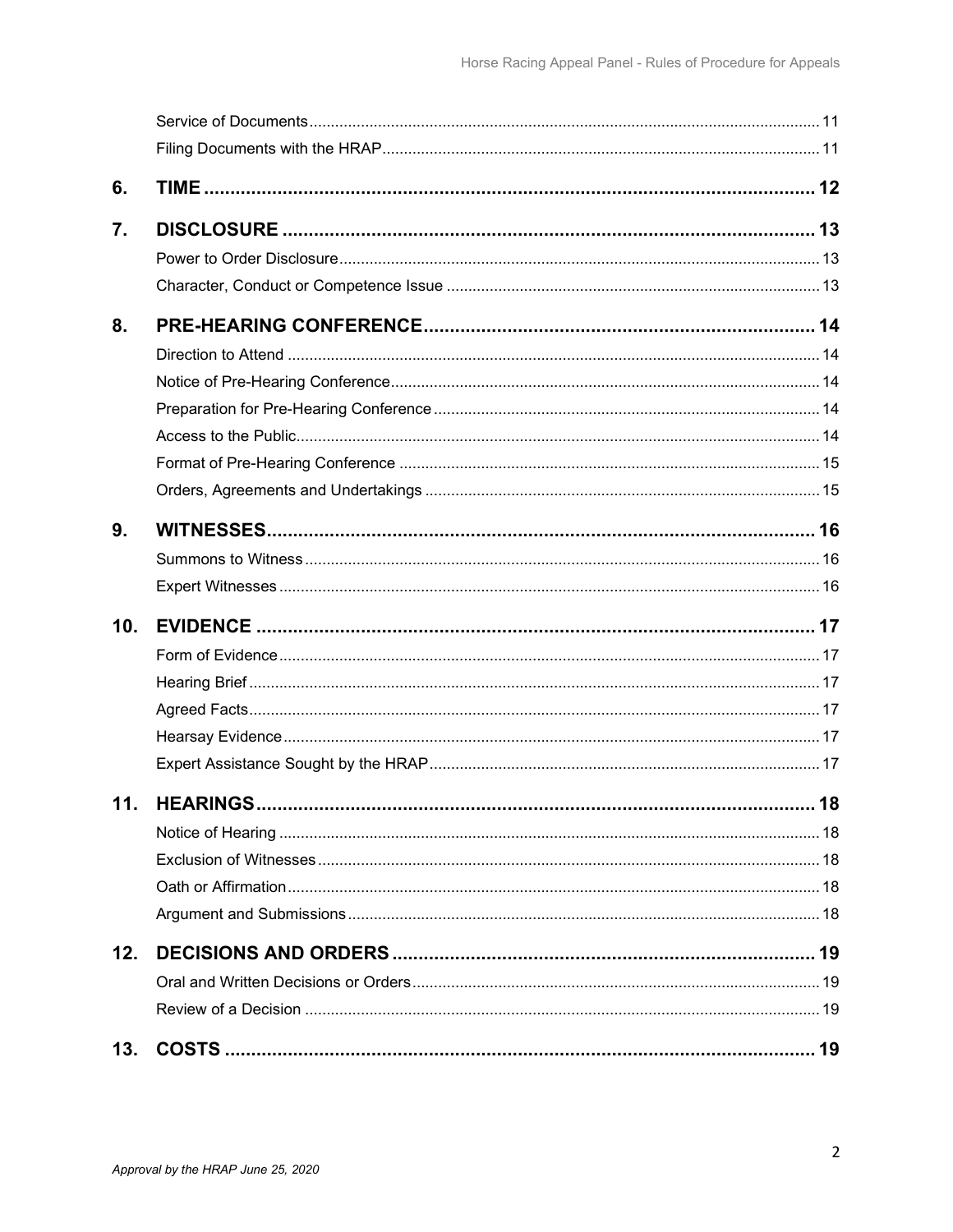# <span id="page-4-0"></span>**PURPOSE OF THESE RULES**

The purpose of these Rules is to provide a fair, open and accessible process for parties and other interested persons to increase the efficiency and timelines of proceedings and to assist the Horse Racing Appeal Panel (HRAP) in fulfilling its statutory mandate.

# <span id="page-4-1"></span>**APPLICATION OF THE RULES**

These Rules apply to the proceedings where hearings are held by the HRAP in discharge of its responsibilities under the *Horse Racing Licence Act, 2015*.

# <span id="page-4-2"></span>**1. DEFINITIONS**

In these Rules,

**Appeal** means a written request for a hearing to consider a decision made under the Rules of Racing or the HRLA that gives the HRAP authority to hear the appeal and shall be considered a trial de novo.

**Appellant** means a person who has filed an appeal with the HRAP.

**Day** means a calendar day.

**Document** includes information and data recorded or stored by any means.

**Electronic hearing** means a hearing held by conference telephone or some other form of electronic technology allowing persons to hear one another.

**Filing** of any document means the effective delivery to the HRAP in accordance with these Rules and its receipt by the HRAP.

**Hearing** means a hearing before the HRAP in which a party has the opportunity to participate and includes an in-person, written and electronic hearing.

**Holiday** means Saturday, Sunday or other day on which the HRAP is closed for business.

**HRAP** means the Horse Racing Appeal Panel.

**HRLA** means the *Horse Racing Licence Act, 2015.*

**Motion** means a request for an order or decision from the HRAP on a particular issue at any stage within a proceeding or intended proceeding.

**Party** means a person, association or corporation, who has the right to participate in a proceeding.

**Pre-Hearing** means a meeting of the parties before the hearing to consider or resolve issues and procedures about the hearing.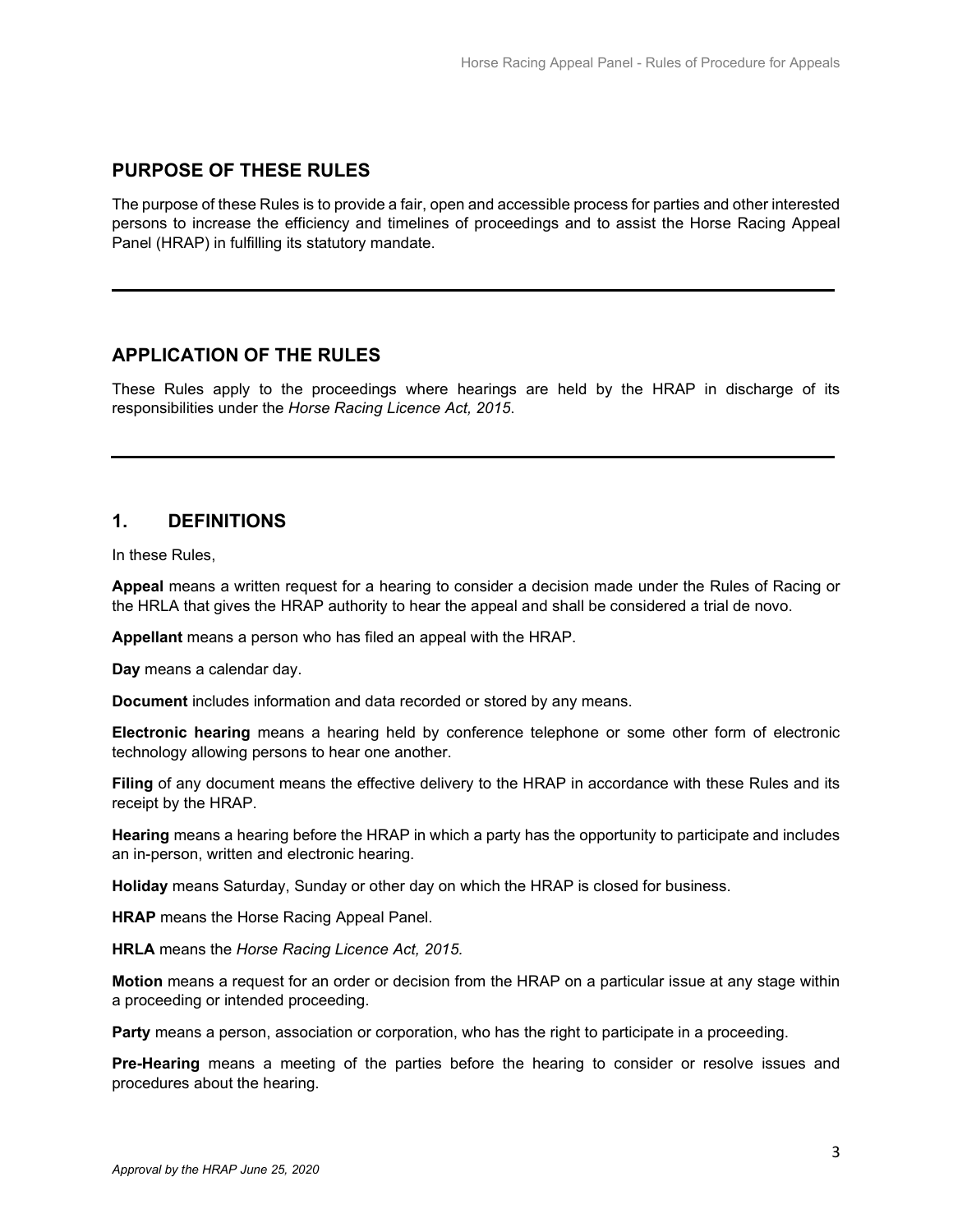**Proceeding** means the entire HRAP process from the filing of a Notice of Appeal to when the matter is finally resolved or decided.

**Registrar** means the Registrar established under the *Alcohol, Cannabis and Gaming Regulation and Public Protection Act*.

**Representative** means a person who acts for a party in a proceeding.

**Rules** mean the HRAP's Rules of Procedure made under authority of the *Statutory Powers Procedures Act* and the HRLA.

**Rules of Racing** mean the *Standardbred Rules of Racing,* the *Thoroughbred Rules of Racing* and/or the *Quarter Horse Rules of Racing* as applicable*.*

**Service** of any documents means the effective delivery to the person or representative.

**Summons** means an order issued by the HRAP requiring a person to attend a hearing to give evidence and bring documents or things to the hearing.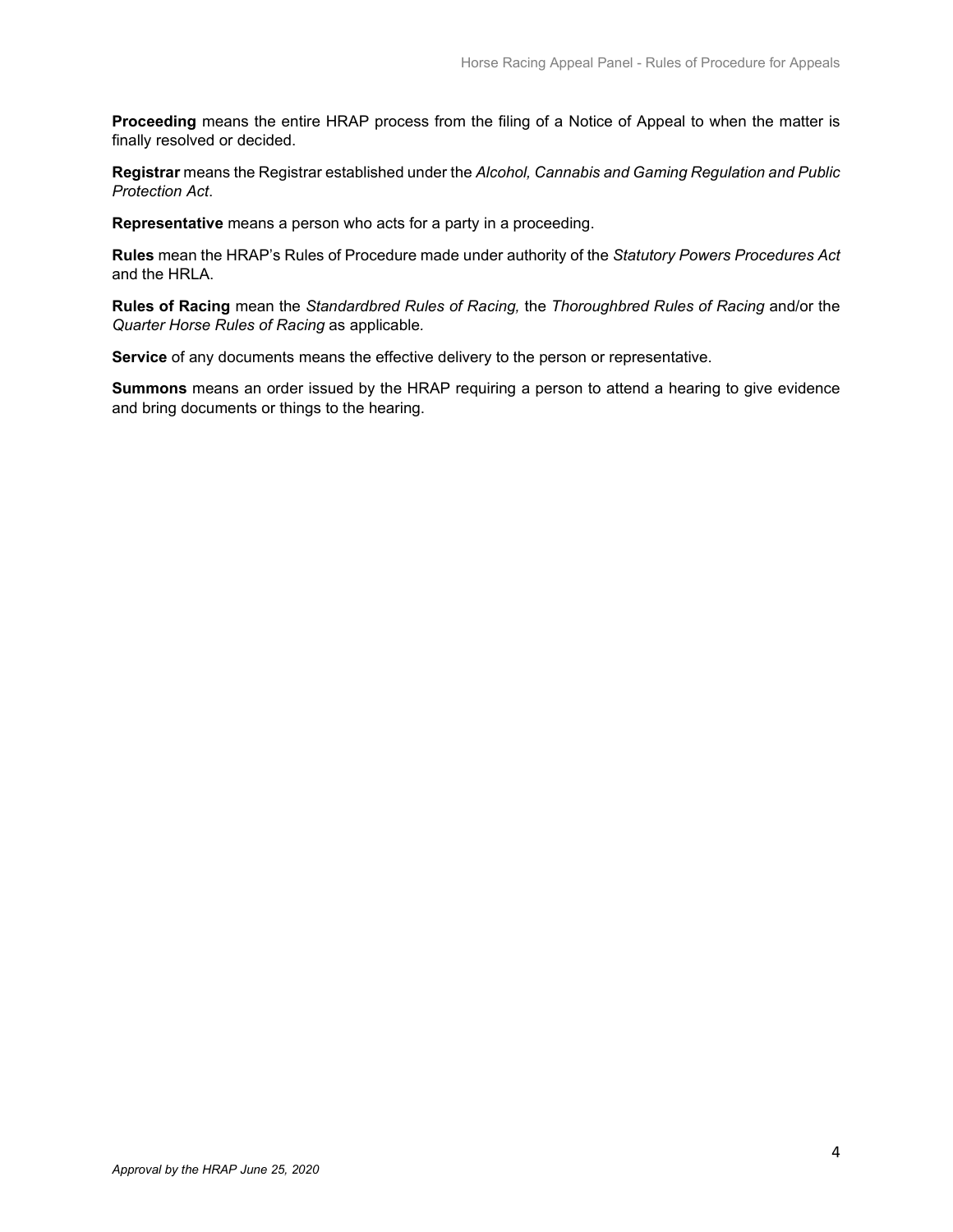## <span id="page-6-0"></span>**2. GENERAL**

## <span id="page-6-1"></span>Application of Rules

- 2.1 The HRAP's Rules will be interpreted to:
	- a) promote the fair and efficient resolution of disputes;
	- b) allow parties to participate effectively in the process, whether they have a representative or are self-represented; and
	- c) ensure that procedure, orders and directions are proportional to the importance and complexity of the issues.

## <span id="page-6-2"></span>**Conflicts**

2.2 Where any of these Rules are in conflict with any statute or regulation, the provisions of the statute or regulation shall prevail.

## <span id="page-6-3"></span>HRAP's Powers

- 2.3 The HRAP may exercise its powers on its own initiative or at the request of a party.
- 2.4 The HRAP may vary or decide not to apply a Rule on its own initiative or at the request of a party, unless otherwise prescribed.
- 2.5 The HRAP may waive or vary any of these Rules at any time.
- 2.6 The HRAP may issue Practice Directions to provide further information about the HRAP's practices or procedures.

## <span id="page-6-4"></span>Composition of the Panel

- 2.7 The composition of the panel shall be determined by the Chair of the HRAP in accordance with Rules 2.8 and 2.9.
- 2.8 One member of the panel constitutes quorum for the purposes of a hearing,
- 2.9 In the following circumstances a minimum of three HRAP members shall constitute a panel of the HRAP, unless otherwise ordered by the Chair:
	- a) the decision under appeal imposes a monetary penalty greater than \$2000;
	- b) the decision under appeal imposes a suspension of 15 days or more;
	- c) the race has a purse of \$200,000 or greater, or is a leg or elimination race in a series with a final purse of \$200,000 or greater; or
	- d) the decision under appeal involves any of the following: a certificate of positive analysis; medication control; or an equine biological sample.

## <span id="page-6-5"></span>Appeals

2.10 Unless prescribed in the Rules of Racing, an appeal shall be requested within 15 days from the date of the decision which is being appealed.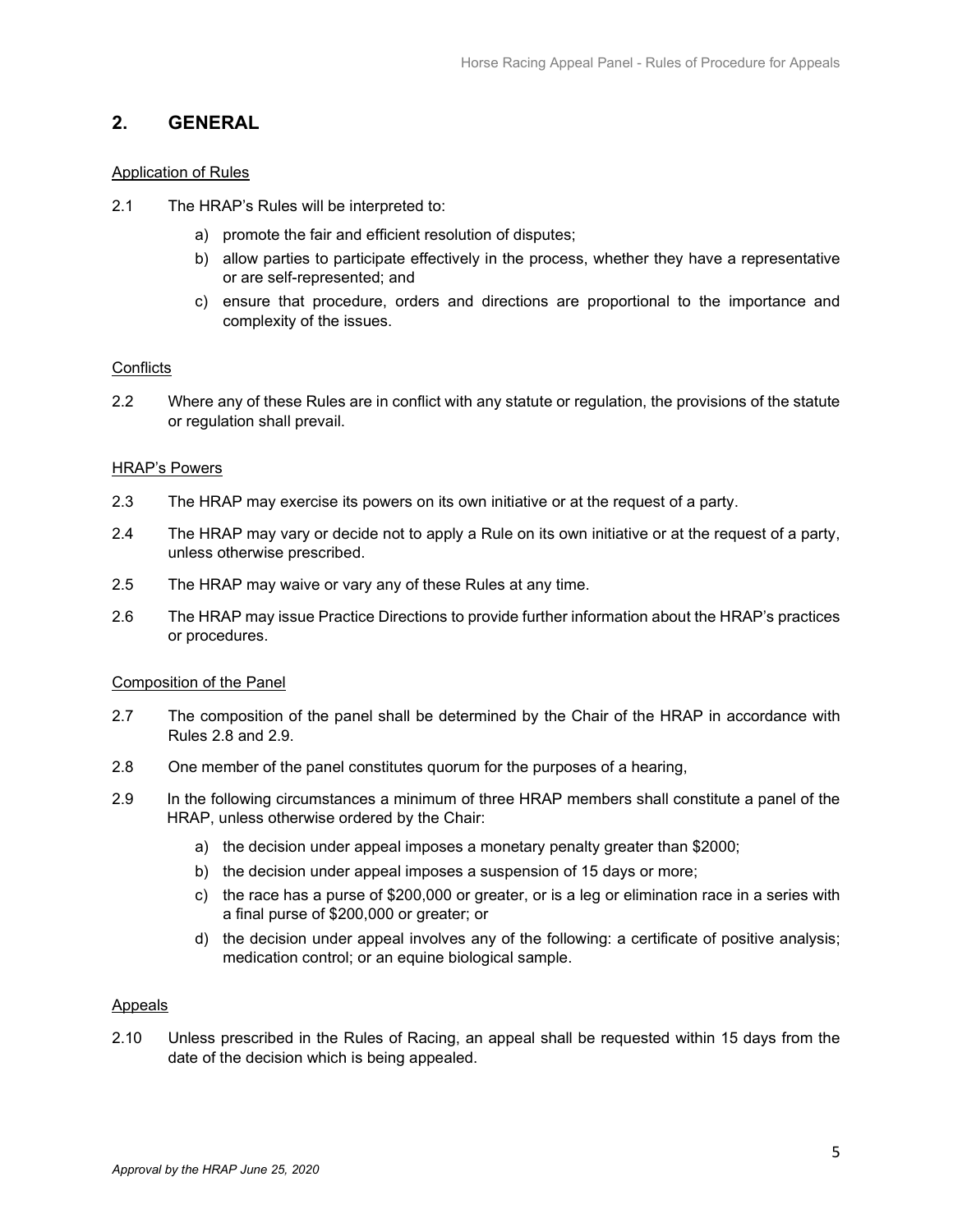## <span id="page-7-0"></span>Notice of Appeal

- 2.11 A party wishing to commence an appeal with the HRAP shall file a Notice of Appeal, using the form prescribed by the HRAP, containing the following:
	- a) A copy of the decision being appealed;
	- b) A statement of the grounds of appeal; and
	- c) Any other information prescribed by the HRAP.
- 2.12 The HRAP may decide not to process an appeal unless:
	- a) the required documents are complete;
	- b) any fee required for processing an appeal is paid; and
	- c) documents required in accordance with these Rules are received before the expiry of the applicable time period.
- 2.13 The HRAP will notify the party who filed an appeal if any of the above requirements are not met and give the party a reasonable opportunity to comply with the requirements.
- 2.14 The HRAP may dismiss an appeal without a hearing if it finds:
	- a) it is frivolous, vexatious or is commenced in bad faith;
	- b) it relates to matters that are outside the HRAP's jurisdiction;
	- c) any of the statutory requirements for bringing the appeal have not been met; or
	- d) the party filing the appeal has abandoned the proceeding.
- 2.15 Before dismissing an appeal under this Rule, the HRAP will give the parties notice of its intention to dismiss.
- 2.16 The notice of intention to dismiss an appeal under this Rule will set out the reasons for the intended dismissal and inform the parties of their right to make written submissions to the HRAP within the time specified in the notice, which shall be at least 10 days.
- 2.17 The HRAP may find that a party has abandoned the proceeding and, subject to Rule 2.15 and 2.16, dismiss the matter and order costs as provided by Rule 13.

## <span id="page-7-1"></span>Non-Attendance or Non-Participation

- 2.18 Where Notice of a Pre-Hearing or Hearing has been given to any person and that person fails to attend or leaves before the end of the pre-hearing or hearing, that person is not entitled to any further notice in the proceeding.
- 2.19 Where Notice of a Hearing has been given to any party in accordance with these Rules and any applicable legislation, and the party does not attend at the hearing, either in person, in writing, or electronically as applicable, the HRAP may find that the hearing has been abandoned or proceed in their absence and that party is not entitled to any further notice in the proceeding.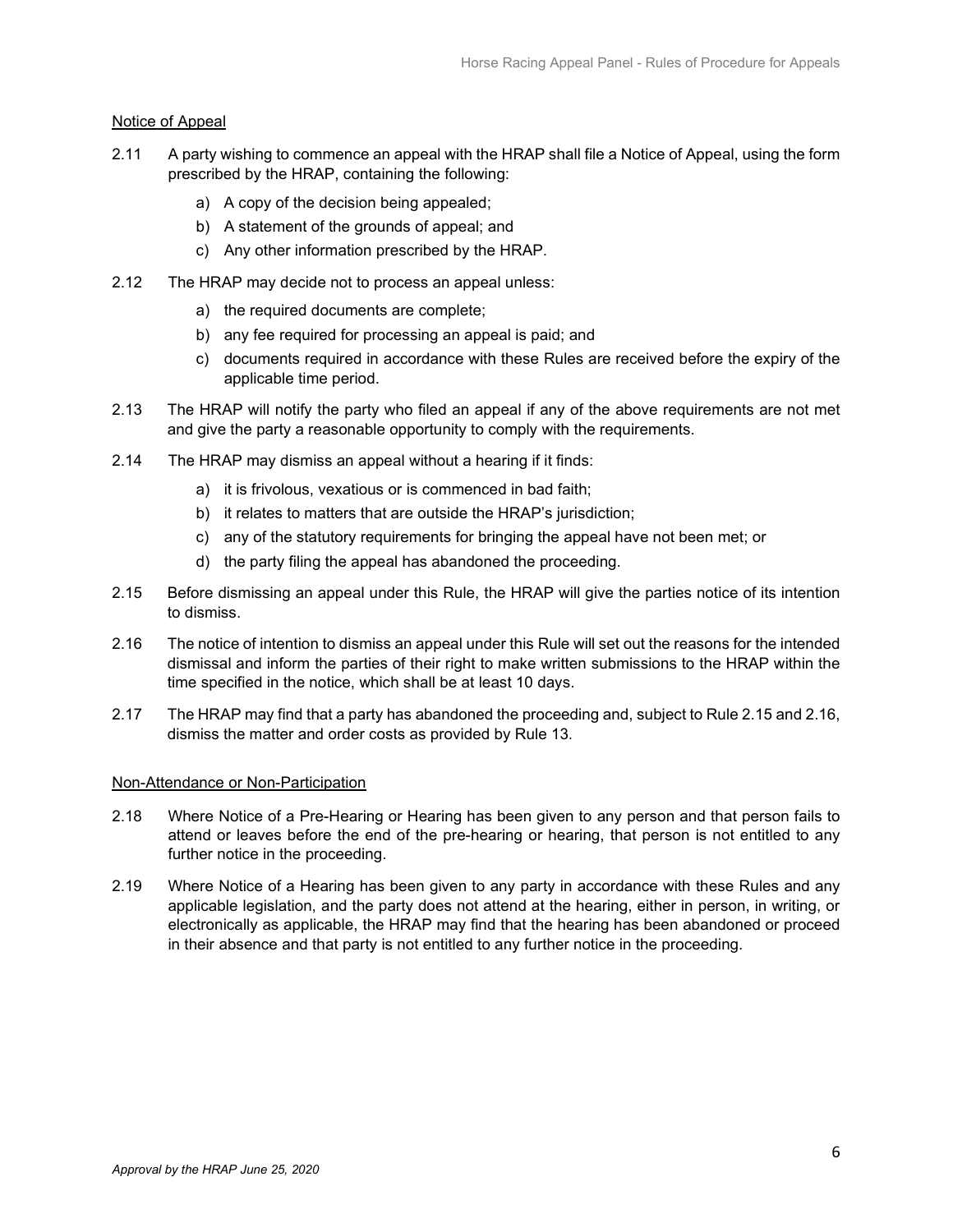# <span id="page-8-0"></span>**3. MOTIONS**

- 3.1 A party may bring a motion by filing a Notice of Motion with the HRAP, along with all supporting materials, and serving them on all parties at least 5 days before the motion is to be considered.
- 3.2 A Notice of Motion shall set out:
	- a) the decision or order requested;
	- b) the grounds to be argued, including reference to any statutory provision, rule or case law relied on; and
	- c) the evidence in support of the motion.
- 3.3 A party or person who wishes to respond to a motion shall serve and file a response at least 2 days before the motion is to be considered, accompanied by any materials to be relied upon. The response shall set out the same information as required in Rule 3.2.
- 3.4 A motion will be held in person, in writing, or electronically at the discretion of the HRAP.

## <span id="page-8-1"></span>**Stays**

- 3.5 Any party affected by a decision or order for which a Notice of Appeal has been filed may bring a motion to the HRAP for an order staying the decision or order.
- 3.6 After hearing the submissions of all parties, the HRAP may grant a stay if the following criteria are met:
	- a) there are reasonable grounds for the appeal;
	- b) there would be irreparable harm to the applicant if the stay were not granted; and
	- c) the balance of convenience favours the granting of the stay.
- 3.7 The HRAP may place conditions on a stay as the panel deems appropriate in the circumstances or as agreed by the parties.

## <span id="page-8-2"></span>Adjournments

- 3.8 A hearing may be adjourned by the HRAP of its own motion or at the request of a party.
- 3.9 A request for an adjournment of a hearing must be in writing, in a form prescribed by the HRAP, and be served on the other parties.
- 3.10 Except in extraordinary circumstances, the HRAP will refuse an adjournment where:
	- a) the hearing date was scheduled as "peremptory" against the party requesting the adjournment; or
	- b) where the only ground for the adjournment is that the party unreasonably delayed retaining a representative.
- 3.11 In granting an adjournment, the HRAP may impose such conditions as it considers appropriate.

#### <span id="page-8-3"></span>Appeal Withdrawals

- 3.12 If a party wishes to withdraw its request for an appeal, it must file a Request to Withdraw an Appeal in the form prescribed by the HRAP and seek the consent of all parties prior to filing the request.
- 3.13 The Request to Withdraw an Appeal must include the following: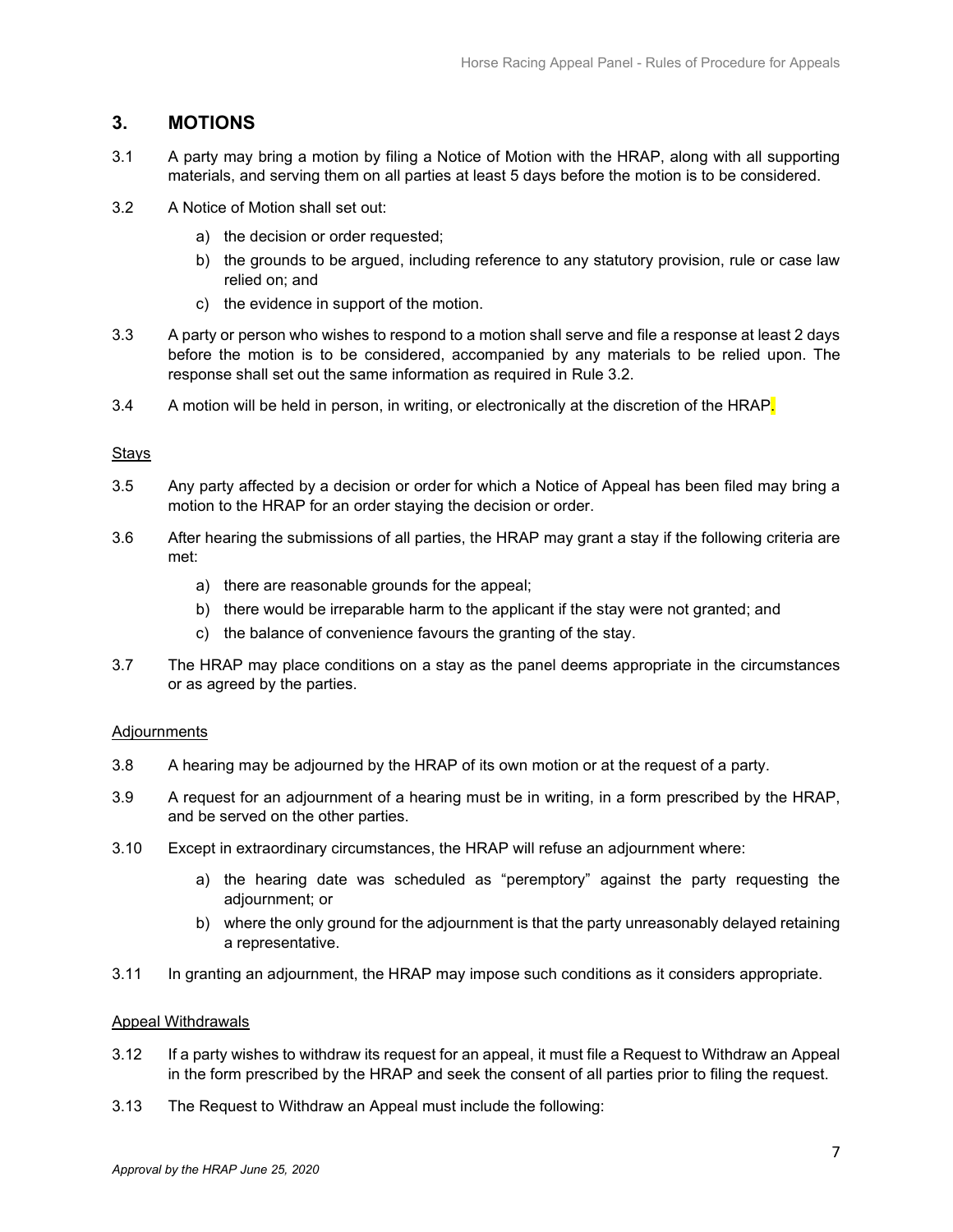- a) the reasons for the request including supporting documentation if any;
- b) confirmation that the consent of all parties was sought; and
- c) consent of all the parties, if obtained.
- 3.14 If the consent of all parties is not obtained, the HRAP shall consider the submissions of the parties in determining whether the request to withdraw should be granted.
- 3.15 The HRAP may order costs as provided in Rule 13 in relation to the withdrawal as it deems appropriate.

# <span id="page-9-0"></span>**4. PROCEEDINGS**

## <span id="page-9-1"></span>Communications with the HRAP

4.1 All written communications with the HRAP must be copied to the other parties, except for requests for summonses or general inquiries or correspondence with the HRAP.

## <span id="page-9-2"></span>Format

- 4.2 The hearing of the appeal may be conducted in person, in writing, or electronically at the discretion of the Chair of the HRAP.
- 4.3 Parties may request in writing, at least 30 days in advance of the hearing, that a hearing or evidence of a witness be held in a particular format.

## <span id="page-9-3"></span>Objections to Format of the Hearing

- 4.4 A party may serve on all parties and file with the HRAP an objection to the format of the hearing within 5 days after receiving the Notice of Hearing.
- 4.5 After consideration of the written submissions of all parties, the HRAP may vary or maintain the format of the hearing and give directions it considers necessary for the proper conduct of the hearing.

## <span id="page-9-4"></span>Representation

- 4.6 A party may be self-represented, represented by a person licensed by the Law Society of Ontario or by a person authorized to provide legal services in accordance with the *Law Society Act* and its regulations and by-laws.
- 4.7 The HRAP may require that a representative complete a Declaration of Representative, using the form prescribed by the HRAP, serve it upon the other parties, and file it with the HRAP.
- 4.8 A representative who ceases to represent a party in a proceeding before the HRAP must notify the HRAP and all parties of the change in status, in writing, as soon as possible and provide current contact information for the party.
- 4.9 For clarity, nothing in these Rules precludes a person from assisting a party in any aspect of the proceedings before the HRAP.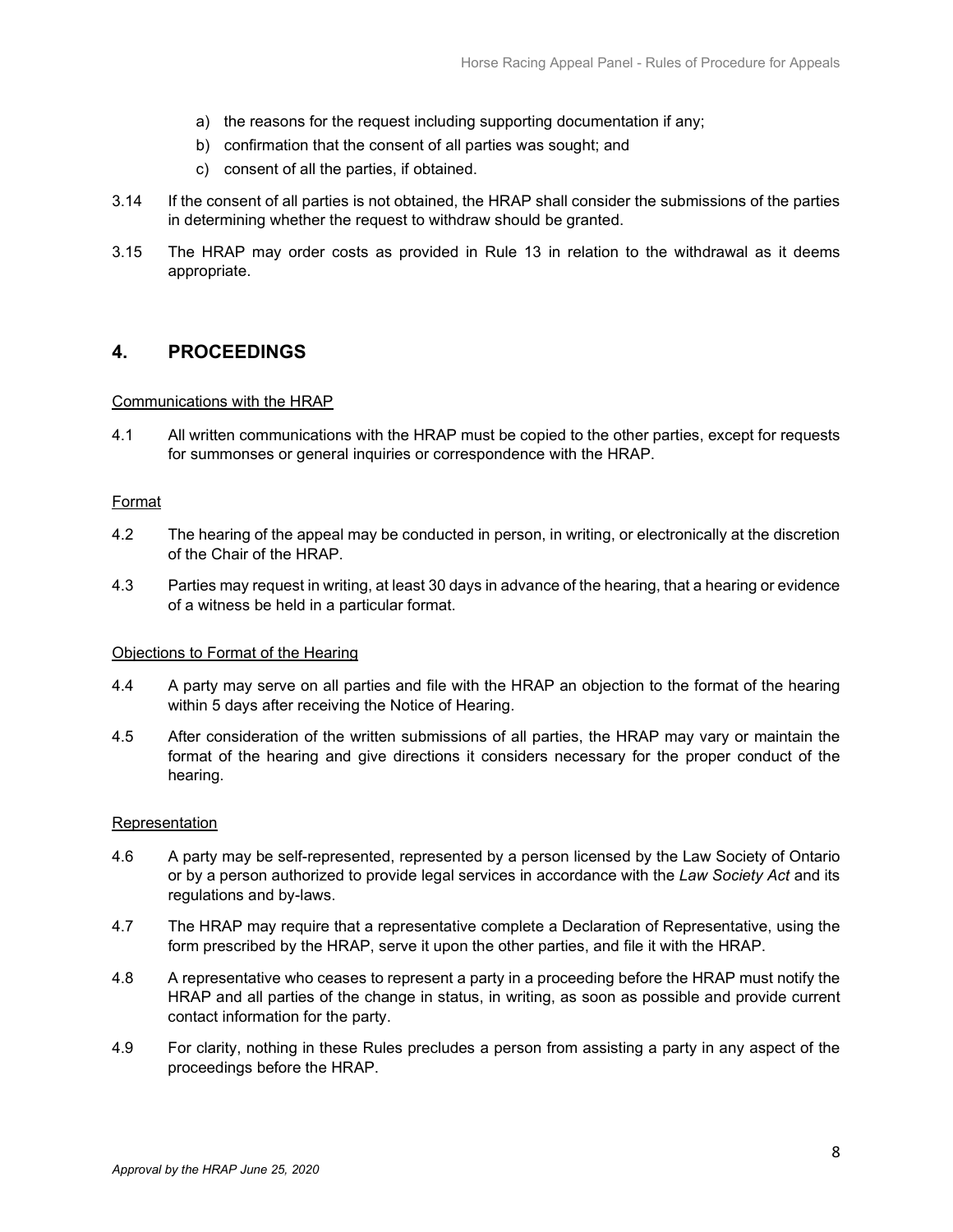## <span id="page-10-0"></span>Parties and Other Participants

- 4.10 The following persons are parties for the purpose of these Rules:
	- a) persons specified as parties by the statute under which the proceeding arises;
	- b) persons otherwise entitled by law to be parties to the proceeding; and
	- c) persons who, in the opinion of the HRAP, should be added as parties.
- 4.11 The HRAP may add a party for all or part of the proceeding subject to the consideration of any related objections raised by any of the parties and may make any other order as seems just to minimize prejudice or delay to other parties or persons.

### <span id="page-10-1"></span>Decorum and Respect

4.12 Parties and representatives must treat all participants and the Panel and its staff with courtesy and respect.

### <span id="page-10-2"></span>Combining Proceedings

- 4.13 If two or more proceedings before the HRAP involve the same or similar questions of fact or law, the HRAP may, at the request of the parties or on its own initiative, combine the proceedings or any part of them or hear the proceedings at the same time, with the consent of the parties.
- 4.14 Where the HRAP combines or hears together two or more proceedings it may do so subject to conditions it considers appropriate.
- 4.15 Where two or more proceedings are combined:
	- a) statutory procedural requirements for any one of the original separate proceedings apply to the combined proceedings;
	- b) the parties to each of the original separate proceedings are parties to the combined proceeding; and
	- c) evidence presented in each proceeding is evidence in the combined proceeding.
- 4.16 Where two or more proceedings are heard together:
	- a) statutory requirements for each of the proceedings apply only to the part of the hearing respecting that proceeding and not to the part of the hearing respecting the other proceedings;
	- b) parties to the hearing are parties to their individual proceedings only and are not parties to the other proceedings; and
	- c) unless otherwise ordered by the HRAP, evidence in the hearing is evidence in all the proceedings.
- 4.17 Where two or more proceedings, or any part of them, have been combined, if combining the proceedings unduly complicates or delays the proceedings or causes prejudice to a party, the HRAP may order that the proceedings are no longer combined and continue with the proceedings separately.
- 4.18 Where two or more proceedings are heard together, if hearing the proceedings together unduly complicates or delays the proceedings or causes prejudice to a party, the HRAP may require separate hearings for all or any part of the proceedings.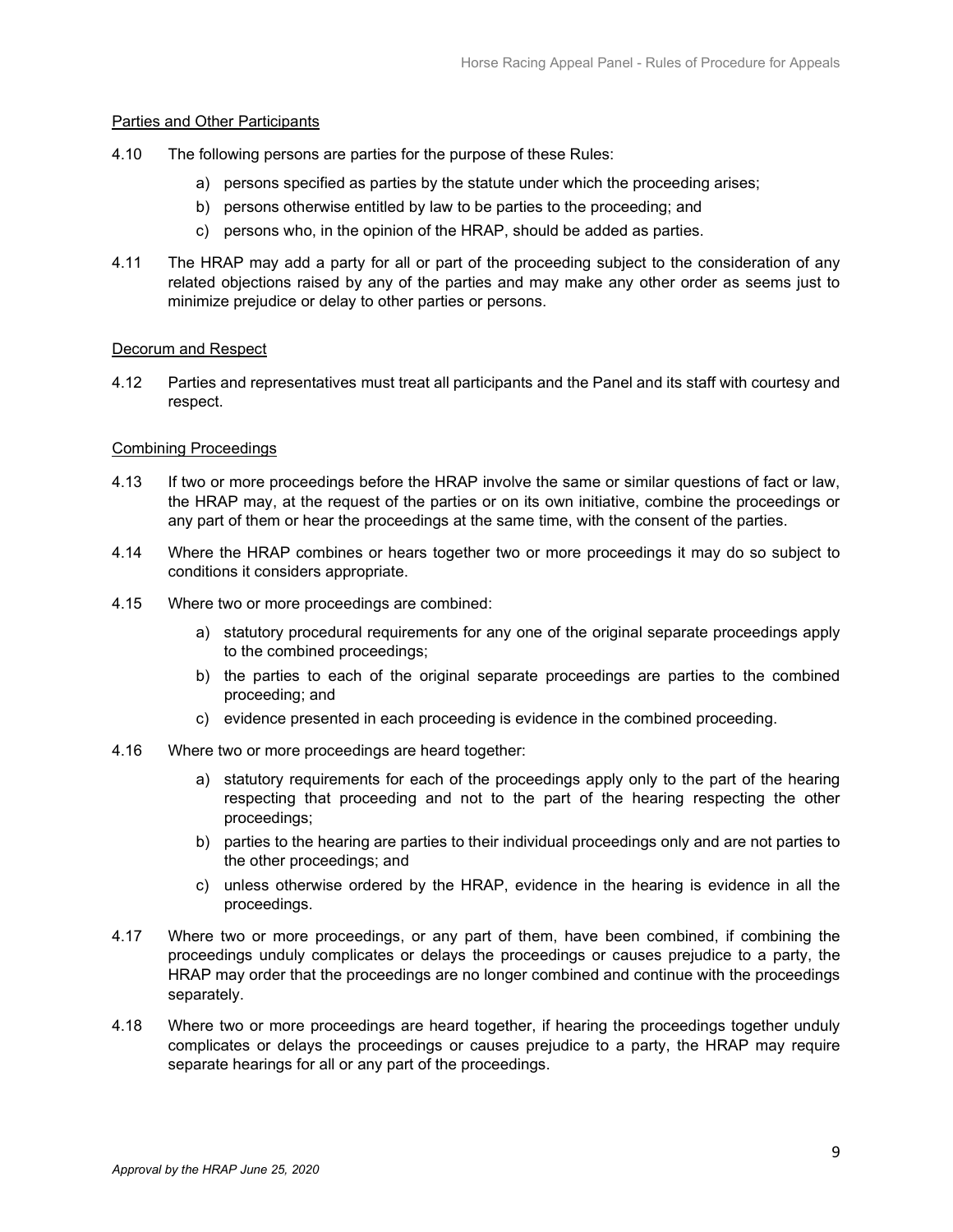## <span id="page-11-0"></span>Public Access to Hearings

- 4.19 Hearings shall be open to the public except where the HRAP is of the opinion that:
	- a) matters involving public security may be disclosed; or
	- b) intimate financial or personal matters or other matters may be disclosed at the hearing of such a nature, having regard to the circumstances, that the desirability of avoiding disclosure thereof in the interest of any person affected or in the public interest, outweighs the desirability of adhering to the principle that hearings be open to the public;

in which case, the HRAP may hold the hearing in the absence of the public.

- 4.20 The HRAP may impose such conditions as the HRAP considers appropriate for the conduct of a hearing held in the absence of the public.
- 4.21 Where a hearing or part of a hearing is held in the absence of the public, unless otherwise ordered by the HRAP, the hearing may be attended by:
	- a) the person who is to present the confidential information;
	- b) HRAP staff;
	- c) the parties to a hearing;
	- d) the parties' representatives;
	- e) advisors, to assist representatives, at the discretion of the HRAP; and
	- f) such other persons as the HRAP considers appropriate.
- 4.22 Exhibits, documents and transcripts relating to that part of the hearing that is held in the absence of the public shall be marked "confidential" and shall be kept separate from the public records and access to this material shall only be by order of the HRAP or as authorized by law.
- 4.23 Where a hearing or part of a hearing is held in the absence of the public or access to documents is restricted, the HRAP may issue a public version of its decision or order.
- 4.24 Agreements approved by the HRAP and decisions or orders which dispose of proceedings and affect any party shall be accessible to the public unless the HRAP directs otherwise.

#### <span id="page-11-1"></span>Recording of HRAP Proceedings

4.25 No person shall make a visual or audio recording of any part of the HRAP proceeding unless authorized by the HRAP.

#### <span id="page-11-2"></span>Interpreters

- 4.26 If a party or witness requires an interpreter in a language other than English, the party shall notify the HRAP in writing at least 30 days before a hearing and if the language is other than French shall provide an interpreter at their own expense.
- 4.27 An interpreter shall be competent and independent and shall swear or affirm that the interpreter will interpret accurately and impartially.

#### <span id="page-11-3"></span>Special Needs

4.28 Parties should notify the HRAP as early as possible of any special needs of parties or their witnesses under the *Accessibility for Ontarians with Disabilities Act* or the Ontario Human Rights Code.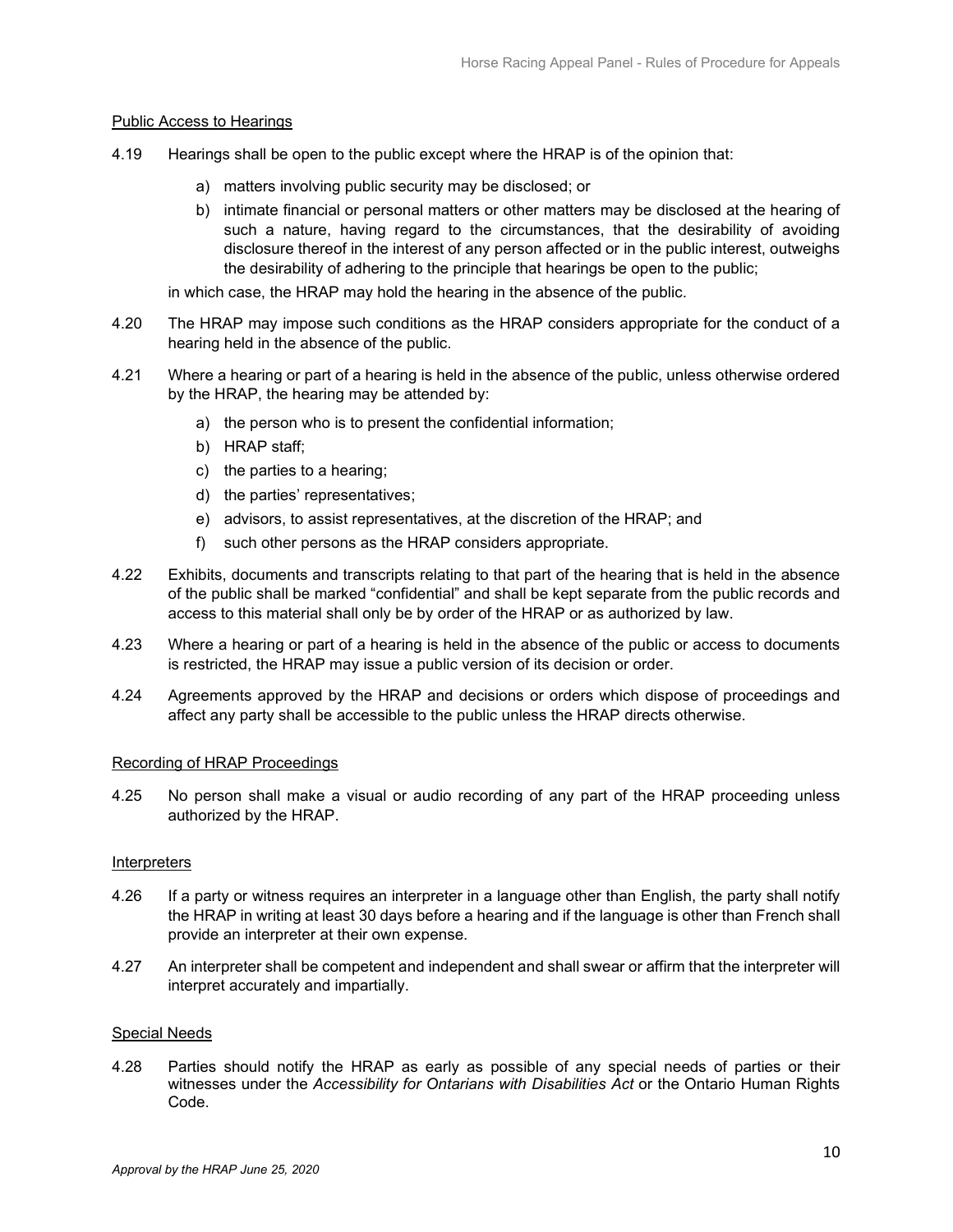# <span id="page-12-0"></span>**5. SERVICE AND FILING**

## <span id="page-12-1"></span>Service of Documents

- 5.1 For the purpose of Rule 5, "person" means anyone required to be served under these Rules.
- 5.2 Service may be given by delivering the documents:
	- a) by personal delivery;
	- b) by regular, registered or certified mail to the last known address of the person;
	- c) by fax to the last known fax number of the person but only if the document inclusive of the cover sheet, does not exceed 10 pages, or where longer, if the receiving party consents;
	- d) by courier, including Priority Post, to the last known address of the person;
	- e) by electronic delivery on consent of the receiving party or if the sender can provide evidence of service (e.g. a read receipt); or
	- f) by any other means authorized or permitted by the HRAP.
- 5.3 If it is impractical to give service in accordance with Rule 5.2 the HRAP may give such directions for substituted service as it considers appropriate or, where necessary, may dispense with service.
- 5.4 Service is deemed to be effective, when delivered:
	- a) by personal delivery before 5:00 p.m., on the day of delivery, and after that time, the next day;
	- b) by mail, on the fifth day after the day of mailing;
	- c) by fax, on the day after it was sent;
	- d) by courier, on the second day after the document was given to the courier;
	- e) by electronic delivery, on the date sent if delivered before 5:00 p.m. and if after that time, the next day; or
	- f) by any means authorized or permitted by the HRAP on the date specified by the HRAP in its direction.
- 5.5 The HRAP may direct that a sworn statement be filed indicating who has been served, what documents have been served, when they were served and by what method.

## <span id="page-12-2"></span>Filing Documents with the HRAP

- 5.6 Prior to filing a document with HRAP it must be served on all parties. Documents may be filed by any of the methods of delivery set out in Rule 5.2.
- 5.7 Once the material is filed, an electronic version of the material must also be filed with the HRAP, unless it was initially filed in accordance with 5.2 e).
- 5.8 Documents are deemed to be filed as of the date they are received by the HRAP or the date specified in Rule 5.4, whichever is later.
- 5.9 A person who serves or files a document shall include with it a statement of the person's address, telephone number and the name of the proceeding to which the document relates.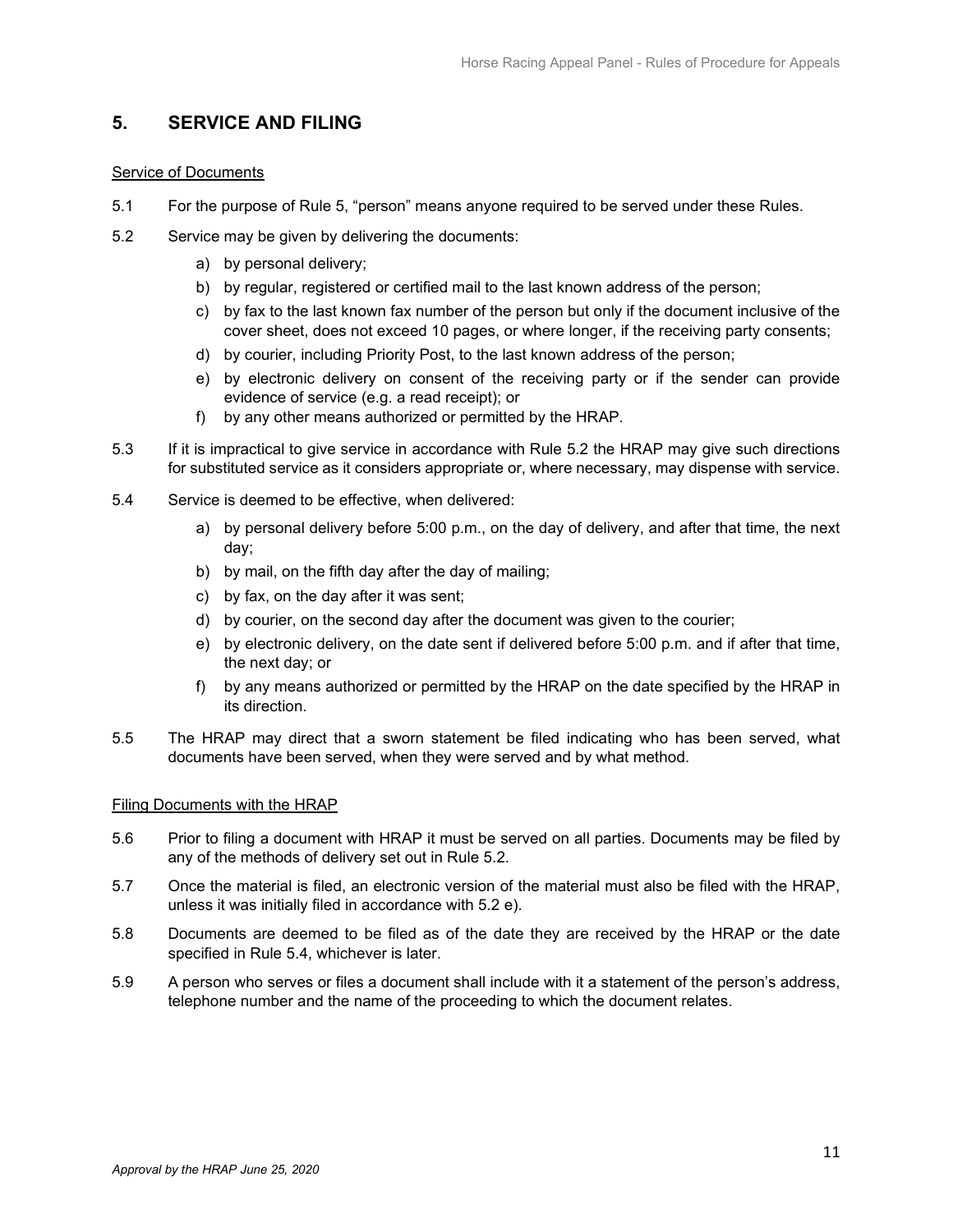## Filing Documents at/for a Hearing / Transmission of Documents

- 5.10 Any person who intends to submit a document as evidence at a hearing shall do the following:
	- a) for an in-person hearing, the person:
		- i. shall file an electronic version with the HRAP, if not already provided, not less than 5 days prior to the hearing, and shall provide at the same time to the other parties an electronic copy of the documents that are filed with the HRAP. [Note that no evidence will be provided to the Panel members before the appeal hearing.]
		- ii. shall provide on the day of the hearing one paper copy for:
			- each panel member at the hearing;
			- the court reporter; and
			- the witness box.
	- b) for an electronic hearing, the person:
		- i. shall file an electronic version with the HRAP, if not already provided, not less than 5 days prior to the hearing, and shall provide at the same time to the other parties an electronic copy of the documents that are filed with the HRAP. [Note that no evidence will be provided to the Panel members before the appeal hearing.] and
		- ii. shall provide on the day of the hearing, for each witness, the electronic version of any document that will be put to the witness.

# <span id="page-13-0"></span>**6. TIME**

- 6.1 Subject to Rule 5, in computing time periods under these Rules,
	- a) where there is a reference to a number of days between two events, the days are counted by excluding the first day and including the last day;
	- b) where a period of less than seven days is prescribed, holidays shall not be counted;
	- c) where the time for doing an act under these Rules ends on a holiday, the act may be done on the next day that is not a holiday; and
	- d) where, under these Rules, a document would be deemed to be received or service would be deemed to be effective on a day that is a holiday, it shall be deemed to be received or effective on the next day which is not a holiday.
- 6.2 The HRAP may order on its own initiative the extension or abridgment of any time period set out in these Rules.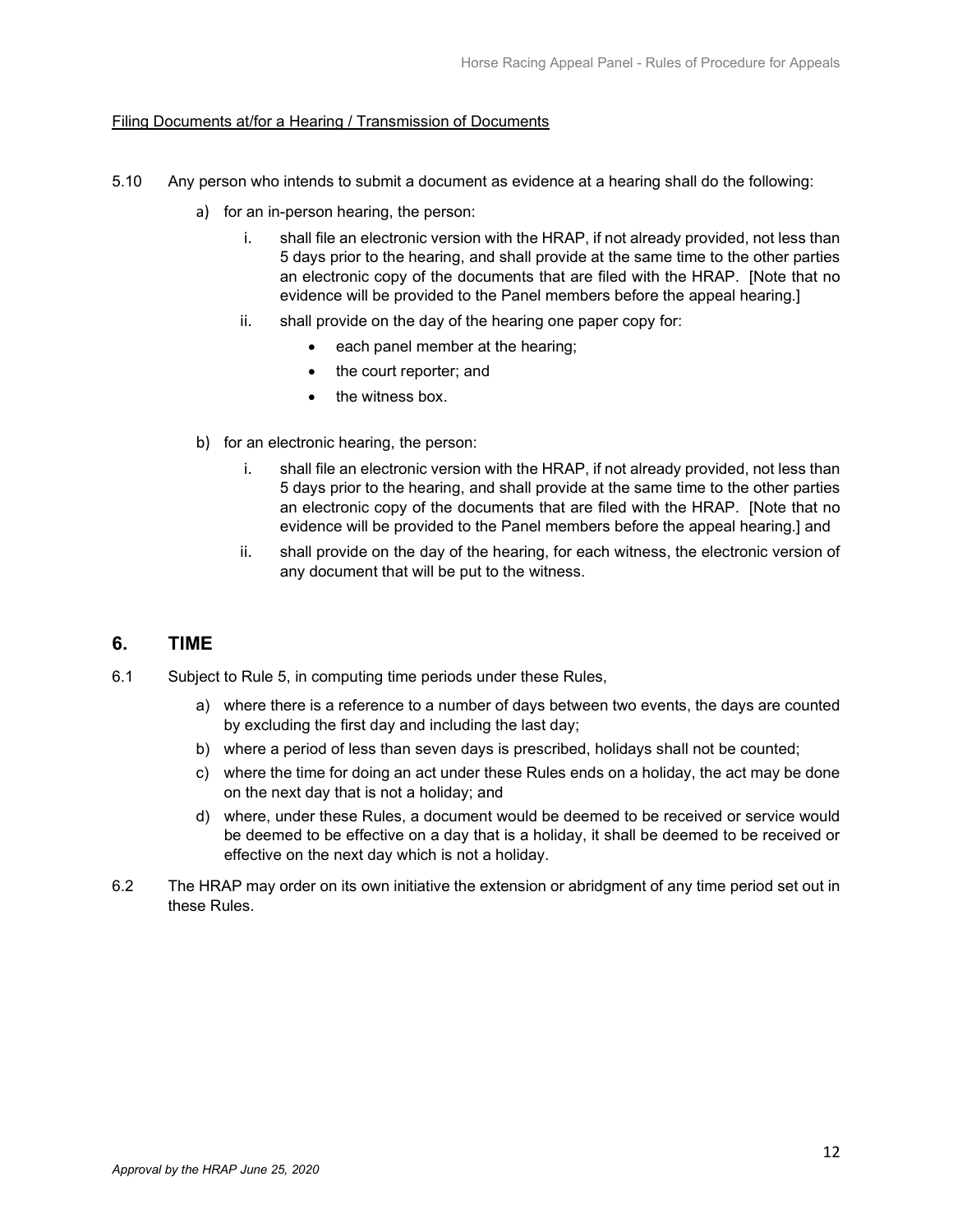# <span id="page-14-0"></span>**7. DISCLOSURE**

## <span id="page-14-1"></span>Power to Order Disclosure

- 7.1 At any time, the HRAP may order any party or person to provide to any other party or person and to the HRAP such further particulars, information, documents or things as the HRAP considers necessary for a full and satisfactory understanding of the issues in the proceeding.
- 7.2 A party to a hearing shall disclose to all other parties at least 30 days before the hearing or as otherwise ordered by the HRAP:
	- a) the existence of every document and thing that it will refer to, rely on or present in evidence at the hearing; and
	- b) a list of witnesses that the party may call and a brief description of the witness' anticipated evidence.
- 7.3 Each party to a hearing shall at least 15 days before the hearing or as otherwise ordered by the HRAP:
	- a) serve each of the other parties with copies of all documents or things that the party will refer to, rely on or present as evidence at the hearing; and
	- b) make available for inspection and copying by any other party all documents or things that the party will produce or enter as evidence at the hearing.

Note: See also the requirement to serve a Hearing Brief in Rule 10.2.

- 7.4 A party may seek an order from the HRAP at any stage of the proceeding to:
	- a) order a party to comply with the disclosure provisions of these Rules; or
	- b) order a party to make available for inspection or testing, anything, that the party will produce or enter in evidence at the hearing.
- 7.5 In making an order under Rule 7.4, the HRAP may impose any conditions it considers appropriate.
- 7.6 If a party fails to comply with the provisions of Rule 7 the party may not refer to the document or thing or enter the document or thing in evidence at the hearing without the consent of the HRAP, which may be on such conditions as the HRAP considers appropriate.

## <span id="page-14-2"></span>Character, Conduct or Competence Issue

7.7 Where a person wishes to question the good character, conduct or competence of a party in a proceeding, the person shall provide the party with reasonable information about those allegations in writing with a copy to be filed with the HRAP at least 15 days prior to the hearing.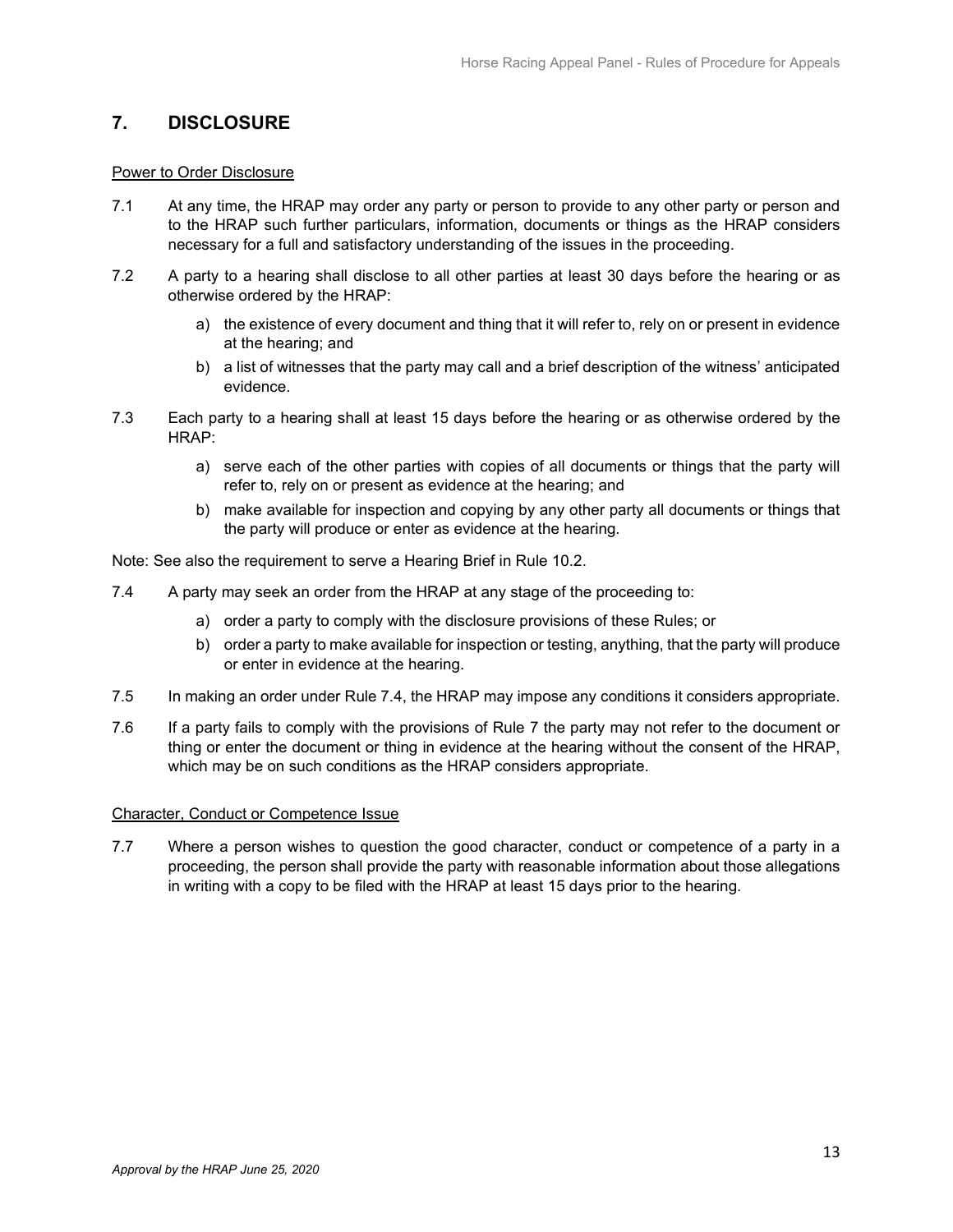# <span id="page-15-0"></span>**8. PRE-HEARING CONFERENCE**

## <span id="page-15-1"></span>Direction to Attend

- 8.1 Where the Chair of the HRAP considers it appropriate, the HRAP will schedule a pre-hearing and provide notice to all parties.
- 8.2 A pre-hearing conference may be requested by any party at any time prior to the final resolution of a matter, by written request to the HRAP. The request shall be granted at the discretion of the Chair.
- 8.3 The purpose of the pre-hearing conference is to consider any matter including;
	- a) identification of parties and other interested persons and the scope of their participation at the hearing;
	- b) issues relating to disclosure and the exchange of information;
	- c) identification and simplification of issues;
	- d) identification of preliminary motions;
	- e) procedural issues including the dates by which any steps in the proceeding are to be taken or started, the estimated duration of the hearing and the date that the hearing will start;
	- f) expert witnesses;
	- g) identification of facts or evidence that may be agreed upon;
	- h) settlement of any or all of the issues; and
	- i) any other matter that may assist in the just and most expeditious disposition of the proceeding.

## <span id="page-15-2"></span>Notice of Pre-Hearing Conference

- 8.4 Unless otherwise ordered, written notice of a pre-hearing conference shall be given by the HRAP to the parties and to such other persons as the HRAP considers necessary.
- 8.5 The notice shall include:
	- a) the format, time, place and purpose of the pre-hearing conference;
	- b) whether parties (or other persons) are required to attend and,
		- iii. if so, that they may have a representative at the pre-hearing conference, or
		- iv. if not, that their representative must be given authority to make agreements and give undertakings on their behalf respecting the matters to be addressed at the pre-hearing conference.

## <span id="page-15-3"></span>Preparation for Pre-Hearing Conference

8.6 The HRAP may direct the parties to exchange and file documents or submissions prior to the prehearing conference.

## <span id="page-15-4"></span>Access to the Public

8.7 A pre-hearing conference shall not be open to the public.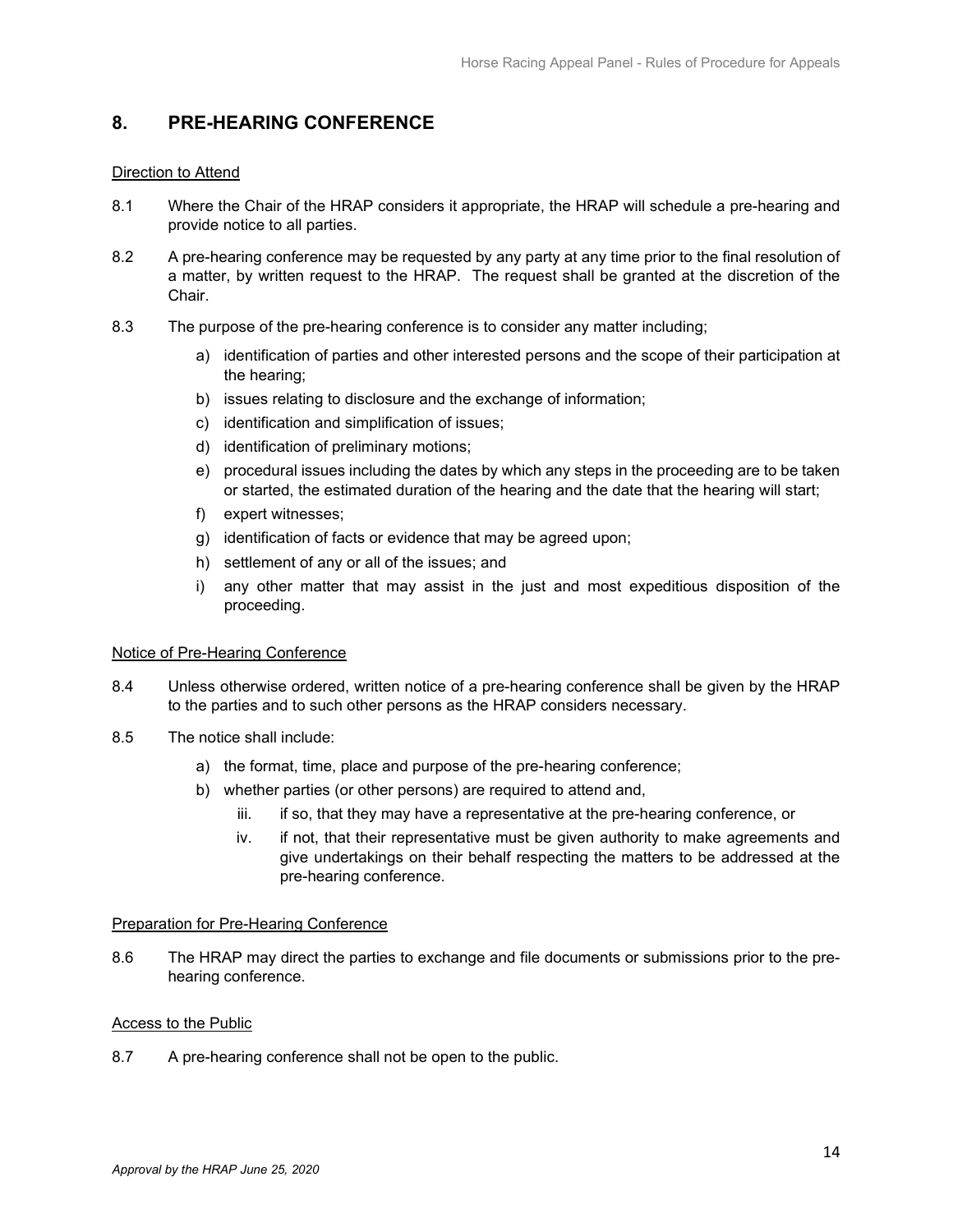## <span id="page-16-0"></span>Format of Pre-Hearing Conference

- 8.8 A pre-hearing conference may be held in person, in writing or electronically.
- 8.9 The HRAP member presiding over the pre-hearing conference shall not preside at the hearing of the appeal unless with the consent of the parties.
- 8.10 Settlement discussions at a pre-hearing conference shall be held confidentially and without prejudice to any party.
- 8.11 Evidence filed or statements made for the purpose of settlement, and statements made "without prejudice", shall not be revealed at the hearing by any party and shall not be communicated to the member presiding at the hearing.

### <span id="page-16-1"></span>Orders, Agreements and Undertakings

- 8.12 Orders, agreements and undertakings made at a pre-hearing conference shall be recorded in a memorandum prepared by or under the direction of the member presiding at the pre-hearing conference.
- 8.13 Copies of this memorandum shall be provided to the parties and to the member presiding at the hearing and to such other persons as the member presiding at the pre-hearing conference directs.
- 8.14 The orders, agreements and undertakings in the memorandum shall govern the conduct of the proceeding and are binding upon the parties to the proceeding unless otherwise ordered by the HRAP.
- 8.15 An agreement to settle any or all of the grounds for relief binds the parties to the agreement unless otherwise ordered by the HRAP.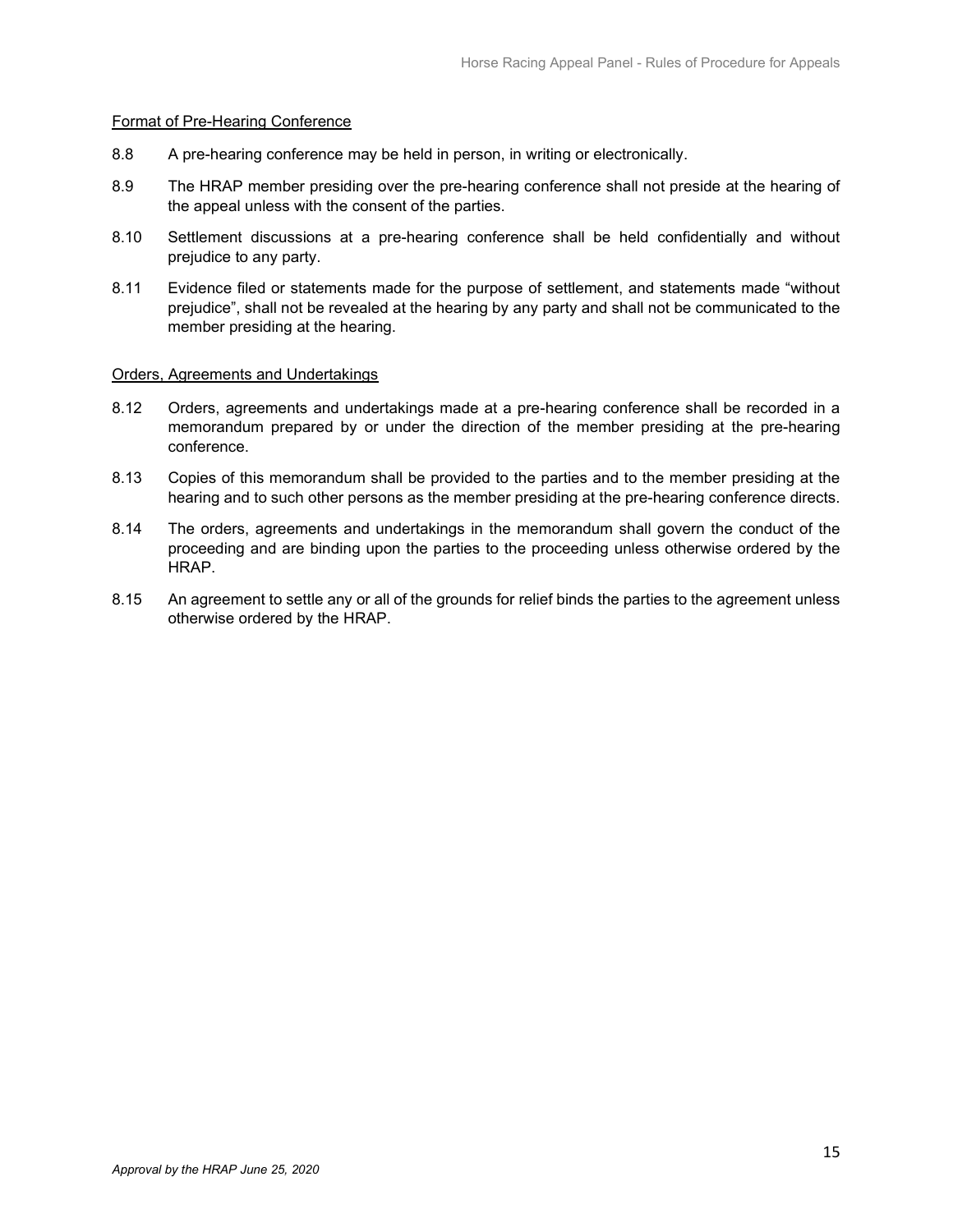# <span id="page-17-0"></span>**9. WITNESSES**

### <span id="page-17-1"></span>Summons to Witness

- 9.1 A party to a proceeding may request a summons to a witness from the HRAP upon disclosing the name and address of the witness to be summoned.
- 9.2 A person requesting a summons must file a Summons to a Witness request with the HRAP, using the form prescribed by the HRAP. The request shall provide a brief explanation of the evidence the witness is expected to give at the hearing.
- 9.3 Service of a summons on a witness is the responsibility of the party who obtained the summons. The summons must be served personally on the person summoned.
- 9.4 The party who obtained the summons shall pay the witness' fees and allowances in accordance with Tariff A under the *Rules of Civil Procedure*.

## <span id="page-17-2"></span>Expert Witnesses

- 9.5 A party who intends to rely on or refer to the evidence of an expert witness shall provide every other party with the following information in writing:
	- a) the name of the expert witness;
	- b) a signed statement from the expert, as prescribed by the HRAP, acknowledging his or her duty to:
		- i. provide opinion evidence that is fair, objective, and non-partisan;
		- ii. provide opinion evidence that is related to matters within his/her area of expertise; and
		- iii. provide such additional assistance as the HRAP may reasonably require to determine a matter or issue.
	- c) the qualifications of that expert witness, referring specifically to the education, training and experience relied upon to qualify the expert;
	- d) a written report signed by the expert that sets out the expert's conclusions and the basis for those conclusions on the issues to which the expert will provide evidence to the HRAP; and
	- e) where the expert report exceeds 12 pages, excluding photographs, a summary stating the facts and issues that are admitted and those that are in dispute, and the expert's findings and conclusions.
- 9.6 The disclosure required under Rule 9.5 shall be made:
	- a) by the party who filed the Notice of Appeal, at least 30 days before the hearing;
	- b) by any other party at least 20 days before the hearing; or
	- c) as ordered by the HRAP.
- 9.7 A party intending to challenge an expert's qualifications, report or witness statement shall give notice, with reasons for the challenge, to the other parties as soon as possible and no later than 15 days before the hearing and must file a copy with the HRAP.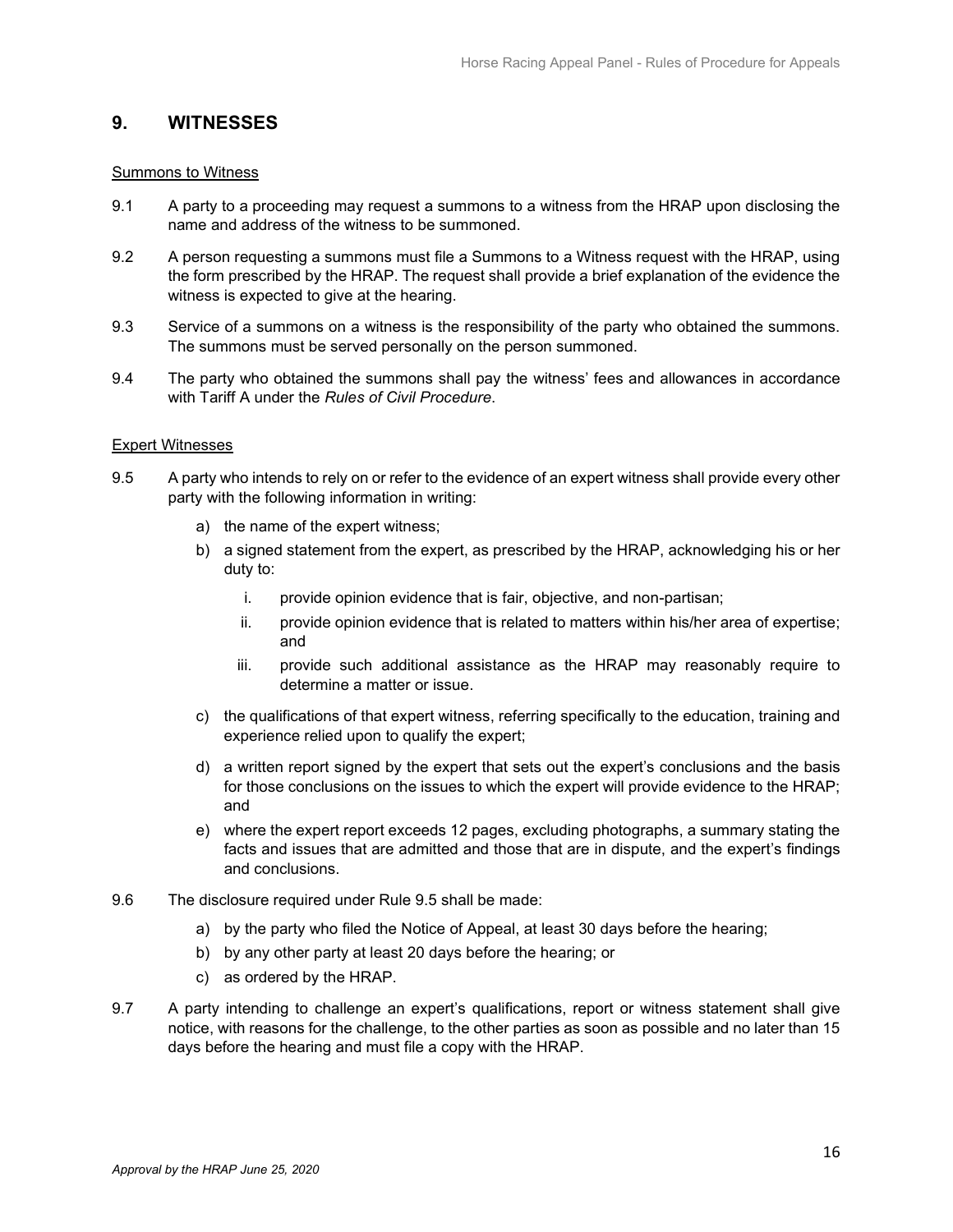# <span id="page-18-0"></span>**10. EVIDENCE**

## <span id="page-18-1"></span>Form of Evidence

10.1 The HRAP may direct the form in which evidence shall be filed.

## <span id="page-18-2"></span>Hearing Brief

- 10.2 Each party shall serve on all other parties and file with the HRAP a hearing brief, not less than 5 days prior to a hearing, which shall include:
	- a) a brief summary of the relevant facts and basis for the appeal, or response to the appeal as appropriate;
	- b) a list of all witnesses; and
	- c) any authorities, cases and Rules or Rules of Racing upon which they intend to rely.

## <span id="page-18-3"></span>Agreed Facts

10.3 The HRAP may receive and act on any facts agreed on by the parties without proof or evidence.

## <span id="page-18-4"></span>**Hearsay Evidence**

10.4 At a hearing, the HRAP may admit any evidence, including hearsay, relevant to the subject-matter of the proceeding.

## <span id="page-18-5"></span>Expert Assistance Sought by the HRAP

- 10.6 The HRAP may request a person having professional, technical or other knowledge to assist the HRAP in any capacity in respect of any matters before it.
- 10.7 Where the HRAP receives such assistance, it will not rely upon any evidence or upon any new issue raised without notifying the parties and providing them with an opportunity to make submissions.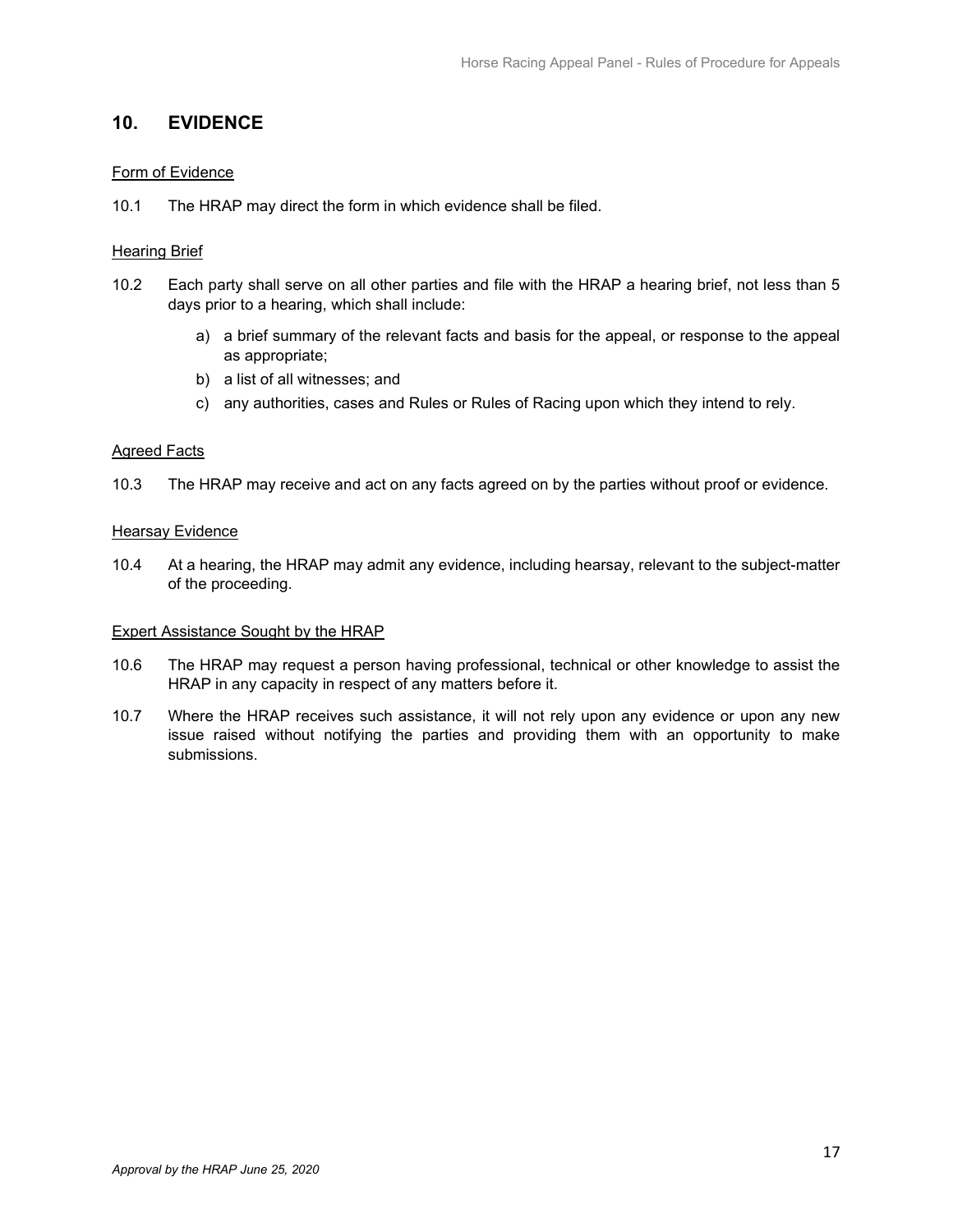# <span id="page-19-0"></span>**11. HEARINGS**

## <span id="page-19-1"></span>Notice of Hearing

- 11.1 Unless otherwise ordered, a Notice of Hearing shall be given by the HRAP to the parties and other persons as required by statute and to such other persons as the HRAP considers necessary.
- 11.2 All Notices of Hearing shall include:
	- a) a reference to the statutory authority under which the hearing is to be held;
	- b) a statement of the purpose of the hearing;
	- c) the intended format of the hearing;
	- d) the time and place the hearing will be held;
	- e) a statement that the party may have a representative at the hearing; and
	- f) a statement that the hearing will be open to the public unless the HRAP directs otherwise.
- 11.3 The HRAP may include in a Notice of Hearing any other information or directions it considers necessary for the proper conduct of the hearing.
- 11.4 The Notice of Appeal, the decision(s) being appealed, the Notice of Hearing and any other orders that the HRAP may have issued or other documents relevant to the appeal shall form the Appeal Book for the appeal and the HRAP will provide a copy of the Appeal Book to each party in advance of the hearing.

### <span id="page-19-2"></span>Exclusion of Witnesses

- 11.5 The HRAP may order that witnesses be excluded from the hearing until called to give evidence.
- 11.6 An order under Rule 11.5 may not be made in respect of a party to the proceeding or a witness whose presence is essential to instruct counsel for the party calling the witness, but the HRAP may require any such party or witness to give evidence before any other witnesses are called to give evidence on behalf of that party.
- 11.7 Where an order is made excluding witnesses from the hearing, there shall be no communication to the witness of any evidence given during their absence from the hearing, until after the witness has been called and has given the evidence.

#### <span id="page-19-3"></span>Oath or Affirmation

11.8 Oral examination of witnesses shall be conducted under oath or affirmation that the evidence of the witnesses will be true.

#### <span id="page-19-4"></span>Argument and Submissions

- 11.9 After the parties have had an opportunity to present evidence, the HRAP shall give all parties an opportunity to make a final argument in support of the decision or order they want the HRAP to make.
- 11.10 Parties should include in their argument the specific order requested.